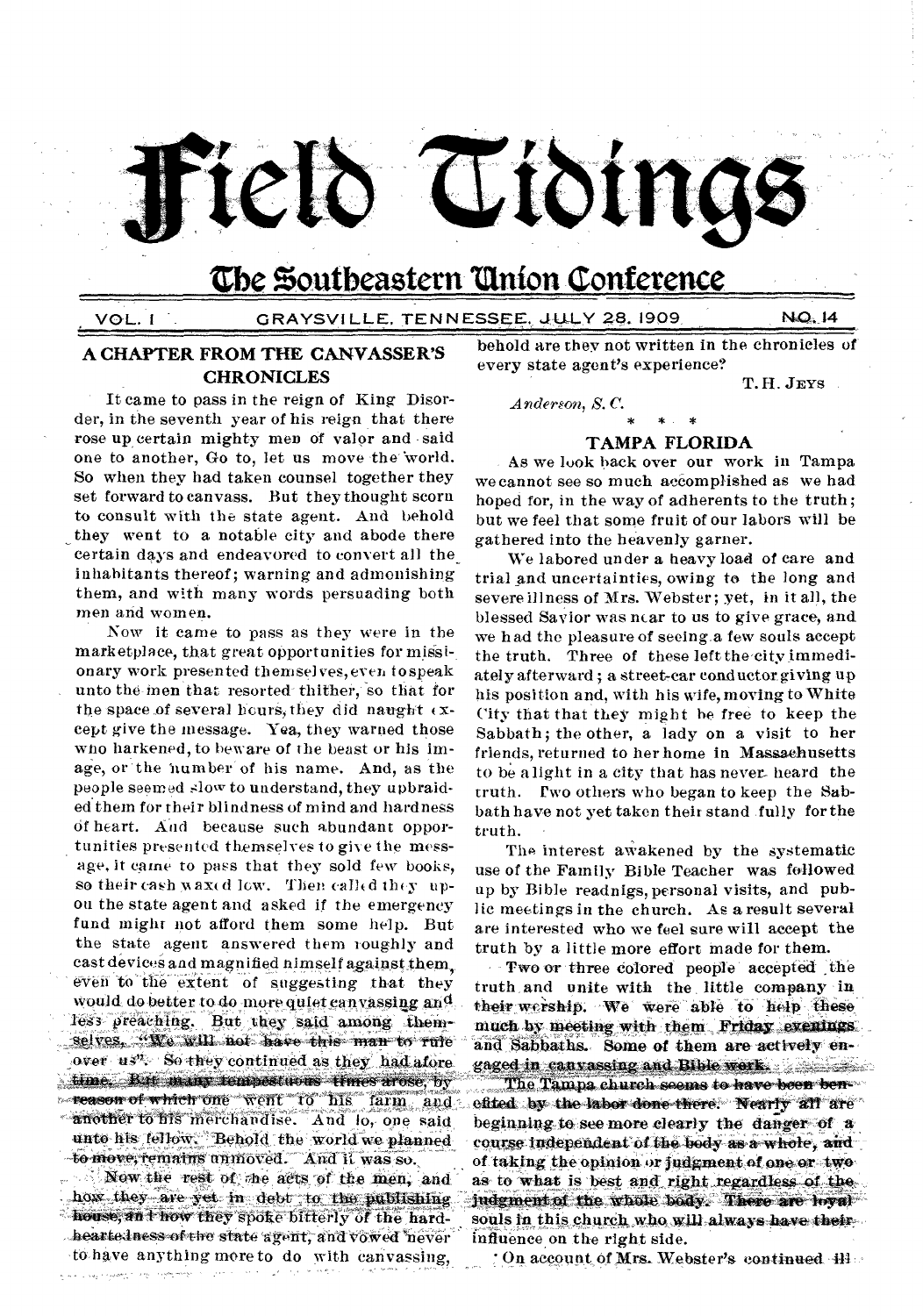h altit she is now at Florida sanitarium at Orlando for treatment, while I am helping Brother W. H. Branson in a tent-meeting three miles from Orlando. A very good interest is manifested, but the meeting has not progressed far enough for us to see what may be accomplished *here.* That Will be reported later. Remember us and our work in your prayers.

## E. W. WEBSTER. \*- \* \*

#### NORTH CAROLINA CAMP-MEETING

The Annual Session of the North Carolina Conference of Seventh-day Adventists has been appointed to convene at Cleveland, North Carolina, August 12-22, 1909 in connection with- the Camp-meeting.

This will be the time for the election of officers and consideration of matters of vital importance. We hope for a full attendance. My brethren, let no matters of small importance about home keep you from this precious' season of refreshing.

We are expecting the best of help from the Union, and have the promise of Elder K. C. Russel from the General Conference.

It is high time that all our arrangements were made to be at the meeting the first day, and come prepared to remain until the close

Arrangements are being made to have a dining tent under the direction of Brother W. L. Killen.

Cleveland is located on the main line of the Southern R. R. betwen Asheville and Salisbury, fifteen miles west of Salisbury.

Those desiring tents should write to Elder R. T.-Nash, Cleveland, North Carolina. He is already on the grounds conducting a tent effort, and can serve you best.

COnsidering the time in which we are living and the rapidity with which this message is going, we feel sure that this should be one of the most interesting and important meetings ever held in this Conference.

Come with your children. Come asking God to bless us all. Come bringing a cheerful spirit, and trusting in God. Come bringing an offering.

> G. W. WELLS. President.

# \* \* \* ANDERSON, S. C.

In company with BrOther H. B. Gallion, I cameto Anderson Monday June 28. We began immediately to look for a site for our tent. For sometime it seemed that we were not going to be able to find it. One place we had Selected proved to be the property of a lady Who waswilling to let us use it for the modest sum of ten

dollars per week. We decided to look farther. We finally decided on a very pleasant vacant lot in a nice-part of the city, and were much pleased at the owner's willingness'to let it be used absolutely free of cost. We pitched our tent and have begun meetings. The attendance thus far is not large but is slowly increasing. This city has been thoroughly canvassed for our books and it seems there must be some here whose hearts God will touch. Brother' Gallion has liVed here forsometime and every one speaks well of him. I expect Elder E.W. Carey to join the work here to day. Pray for work and workers -at Anderson.

T. II. JEYS

# \* , *S.* E Union Conference Notes

On the 13th inst., brethren Dowsett, Hansen, and the writer were in Nashville as a committee to act in harmony with a like committee from the Southern Union Conference, in settlement of the relation of the Southern Missionary Society, which had been absorbed into the newly organized Negro Mission of the Southern Union Conference.

. We are glad to report a Most harmonious meeting in which there was an evident desire to f )r ward the cause of the Third Angle's Message in both Unions, and the agreement diawn up and signed by the united committee, made due provision for the advance work among the colored. population 01 both Unions. An equitable adjustment of the income of the S. M.S. was made and the property in each Union becomes the property of the respective Unions, title being passed from the S. M. S. to the Southeastern Union for the Atlanta property.

A temporary organization of the Southeastern Union Negro Mission is being effected to carry out the provisions of the General Conference recommendation along these lines.

The writer will act as Superintendent of the Mission with Elder Dowsett as Secretary and Treasurer. Elder M. C Strachan, of Asheville will act as a field Secretary, having in direct charge the educational work and assisting in the evangelical work as opportunity is afforded. All communications relative to the school work should be addressed to Elder Strachan at- 'the Union conference office, 169 Bryan Street, Atlanta, Ga., till further notice. This line of work will be thoroughly considered at the camp-meetings' and we trust that such arrangements can be made as will enable us to rightly prosecute this work to which the Lord has so long- been calling us.

Good-reports come from various parts 'of the field relative to the tent-meetings' which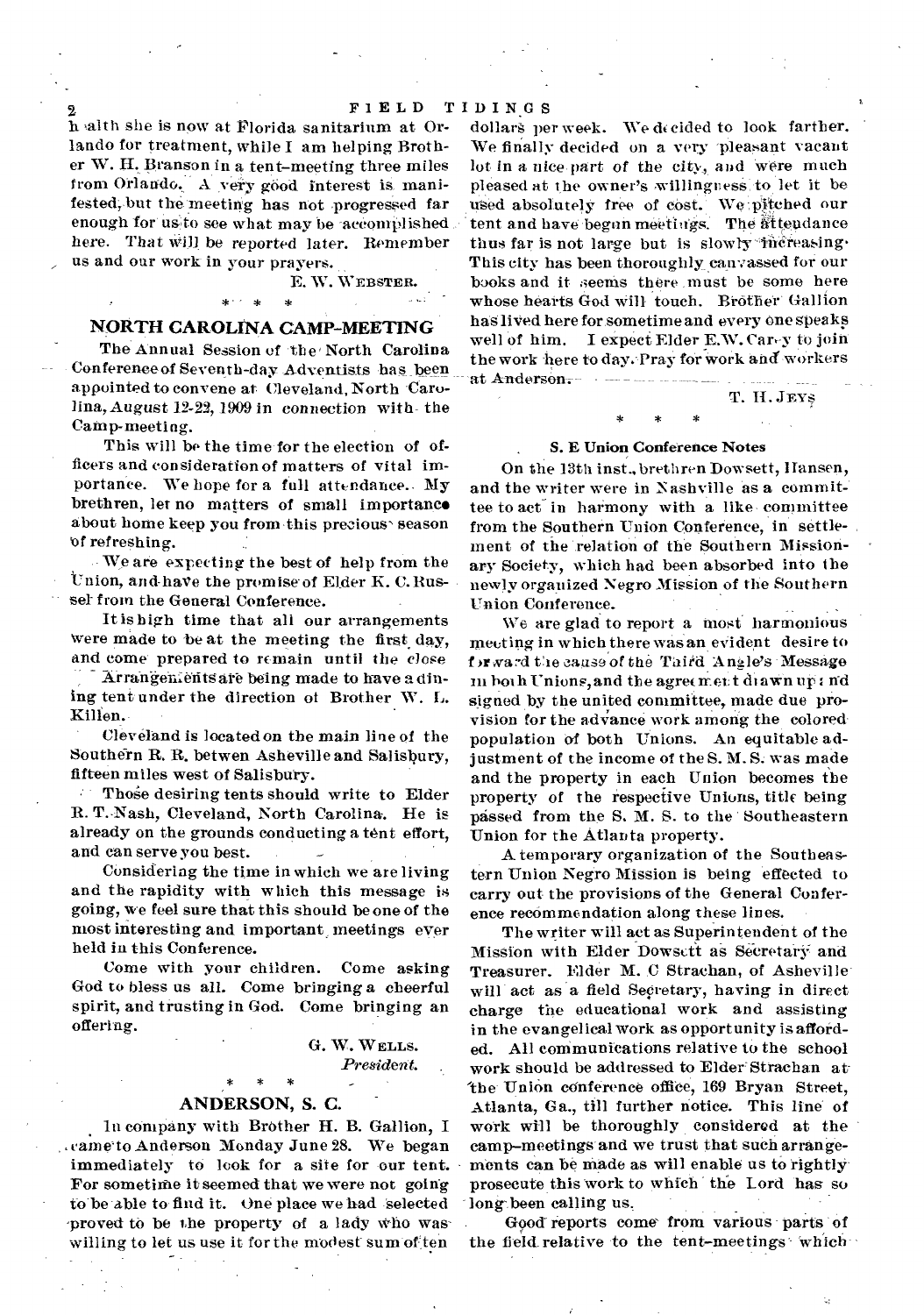are being held.

At Asheville where brother Martin is leading in the work, the word comes of a large attendance to open the course of meetings and the best class of people coming to the tent gaveeVidenceof a strong desire to hear tire Word of Life.

Elder Wells at Walnut Cove, North Carolina writes of. most encouraging attendance with gi.od prospects ahead.

Elder Scott at Sumter is  $($ ngag $(d$  in a hard battle for the Truth and with increasing interest. A tent full every nignt shows that God is with them.

And so on from many quarters comes a good message of bright omens for a good harvest. Now, brethren and sisters, is the time to pray earnestly that these men, upon whom, you have placed the responsibility of carrying the Truth to the World, may be given many souls for their hire; and that down here in this Southland so long neglected by us as a people, the last warning Message may find its way to honest hearts waiting for the Salvation of our Lord.

The Camp-meeting season is right upon us. Commencing ere this paper reaches its hearers, at Macon, Ga., we have five weeks of steady meetings at the various camps in the Union. These seasons will mark a more definite advance in our work than any ever yet held in our Union. Last year we were just organizing as a Union. Now we have studied and found out what lies before us and what our home strength is. New plans, greater purposes, deeper consecration, must be ours.

We hope that every real believer will al\_ low nothing to stand in between him and going to the Camp-meeting. We need your help brethren and sisters in arranging the work of the coming year. The help that God has given us during the past year has been great and we can look forward to a prosperous future if we will follow the leadings of the Holy Spirit, but for this very thing, the Lord has told us that we should attend these yearly convocations of His people.

We would earnestly request all teachers who taught mission sebocls last year under the direction of the Southern Missionary Society to sen 1 brother M. C. Strachan at the Union con.  $\sim$  following items. 1. Location of school: 2.4 Attendance. 3. No. of teachers. 4. Income from school (average). 5. Suggested time of opening school this year. 6. Suggested length of school year with what holidays. Unless this matter is attended to there, may be delay in making satisfactory arrangements and we therefore trust that this infor $m$ ation will be speedily forwarded. In case of

TIIIIN4S • the,removal of the teacher of last year from the school locality, we urge that the church elder or "Clerk 'send the required information.

# \* \* \* GEORGIA

W. A. WESTWORTH.

# . Among the Churches

Sabba.h, June 23 Brother Manous and the writer visited the Alpharetta church. Quarterly meeting was conducted. The Lord came near by His Spirit.

We spent the Sabbath and Sunday, July 3 and 4 with the Macon company. We were glad to see so many at Sabbath School and Young People's meeting.

Wednesday the 6th I began meetings in the Dixie church conducting two services a day, continuing until Sunday night. After the service Sunday morning ten were baptized and received into the church, some of whom had been waiting for baptism some time. May-the Lord continue to bless in the salvation,of souls.

C. B. STEPhENSON

#### The South Carolina Camp meeting

The time draws near for this very important meeting and I hope our brethren throughout the' state are making no other plans than to come to this meeting and stay through the entire time. And let me urge you, dear brethien, don't wait to arrive on the ground until Friday evening. The meeting begins Thursday August 5. If you wait until Friday,  $y \circ u$  will miss some of the meetings, and further run the risk of not getting settled until the Sabbath will be' upon you.

A dining tent will be in operation for those who do not wish to manage their own dining arrangements.

We shall try to make all plans for the comfort, convenience, and health of those who attend. Come brethren, let us go up to this annual gathering with full determination to get and impart all 'the 'blessings that God intends we should.

Elder K. C. Russel is promised us from the General COnforence and our Union Conference president, Elder Westworth, and Elder Dowsert will be prsent. All lines of Gospel work will receive attention. Come early, and bring the children, stay till the close, pray much, complain little, grumble none--and leave the dog at home.

T. H. JEYS.

if Hany are battered as lead by the hammer, who were never bettered as gold by the fire.

 $\Delta \sim 1$